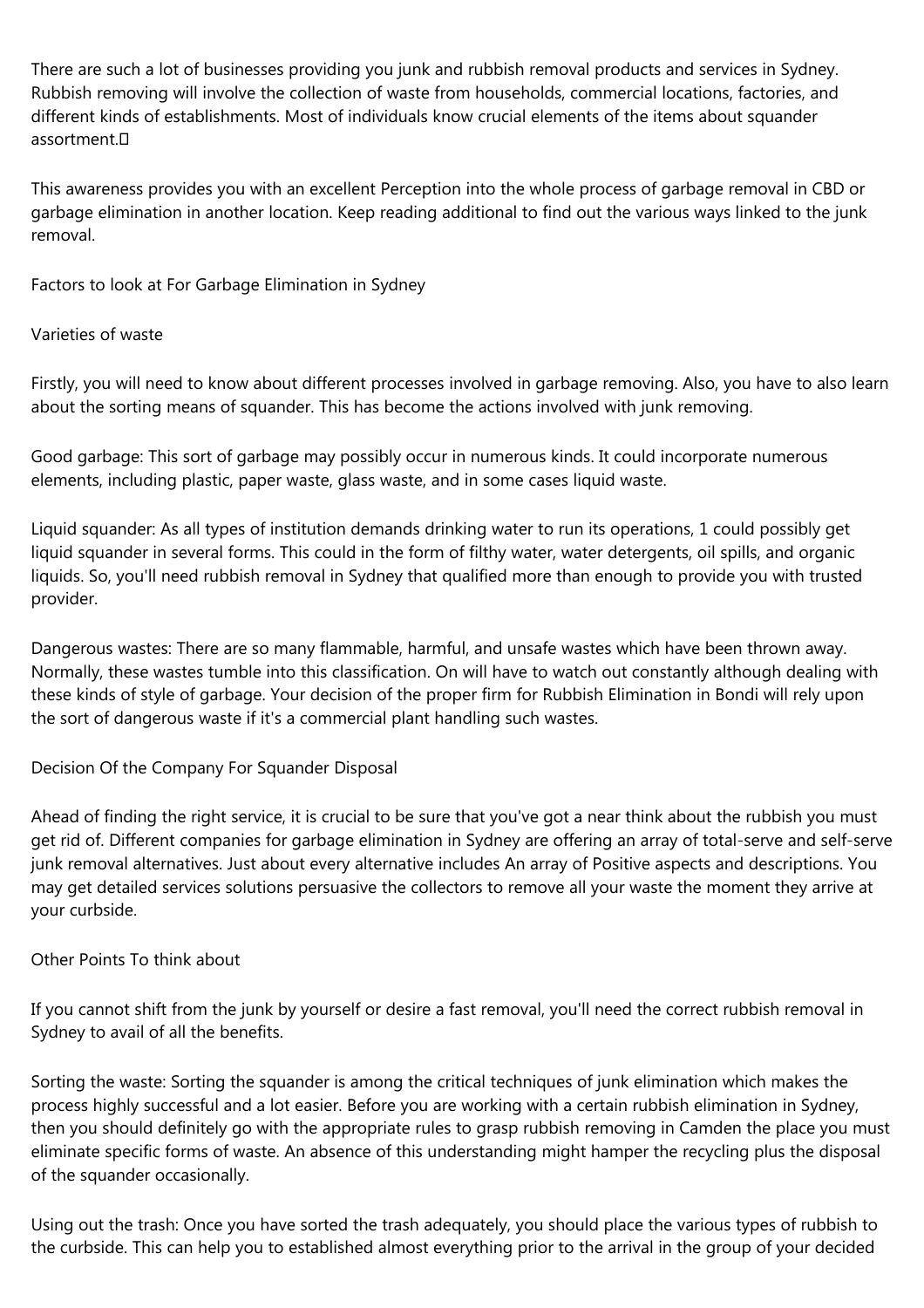on services for Garbage removal in Sydney. It will help you to maneuver the waste to a selected selection area. No matter how you established your trash, you require to make certain you position it correctly and don't scatter it in the collection spot or the gathering paths.

Following these rules will help you have the issues suitable for yourself, choosing the suitable service for rubbish elimination service in Parramatta . It may even enable you to stay away from all types of difficulties when getting unhindered expert services.

If you require the provider for garbage removal in Sydney, make sure you opt for only a respected corporation.

Sudden soreness, tickling or numbness in fingers is a typical issue that commonly influences individuals in Careers like packaging or details entry. The repetitive movement of fingers can irritate nerves bringing about discomfort, swelling, and loss of muscle mass strength. These signs indicate Repetitive Stress Injuries, and a standard RSI is Carpal Tunnel Syndrome.

The median nerve that goes via your wrist passes with the carpal tunnel that's a slender route that includes bone and ligament. If there is swelling inside your wrist, it squeezes the tunnel putting force about the median nerve and causing discomfort and numbness. If there is too much suffering you could need to refer to a specialist. However, aids will help lessen the pain and provide relief. An orthopaedic aid similar to a thumb assist or possibly a wrist aid might be of wonderful enable determined by the severity and extent of agony.

Other conditions wherever yow will discover a thumb assist or wrist support useful are:

Thumb accidents like sprains, fractures, and dislocations frequently take place through the unexpected impression of slipping to the ground.

Common Indications of Carpal Tunnel Syndrome

If you're feeling that the carpal tunnel syndrome soreness has expanded to wrists from thumbs, a wrist brace generally is a far better selection.

Underneath are its benefits:

### Wrist Stabilisation

A variety of braces is offered to heal accidents and ailments. Almost all of the wrist aids out there aid stabilise the wrist joint. Donning a brace makes certain that there's no added motion happening which could increase soreness. This allows the consumer to perform day-to-day duties with out interfering With all the therapeutic process.

#### Reduction in Swelling

If you immobilise the wrist with a support, it restricts movements thereby cutting down swelling, ache, and inflammation.

Enhances Healing Put up-medical procedures

Sufferers who may have undergone wrist medical procedures may possibly put on a wrist brace to guard the site of your surgical procedures and facilitate speedier healing.

No Important Constraints on Every day Things to do